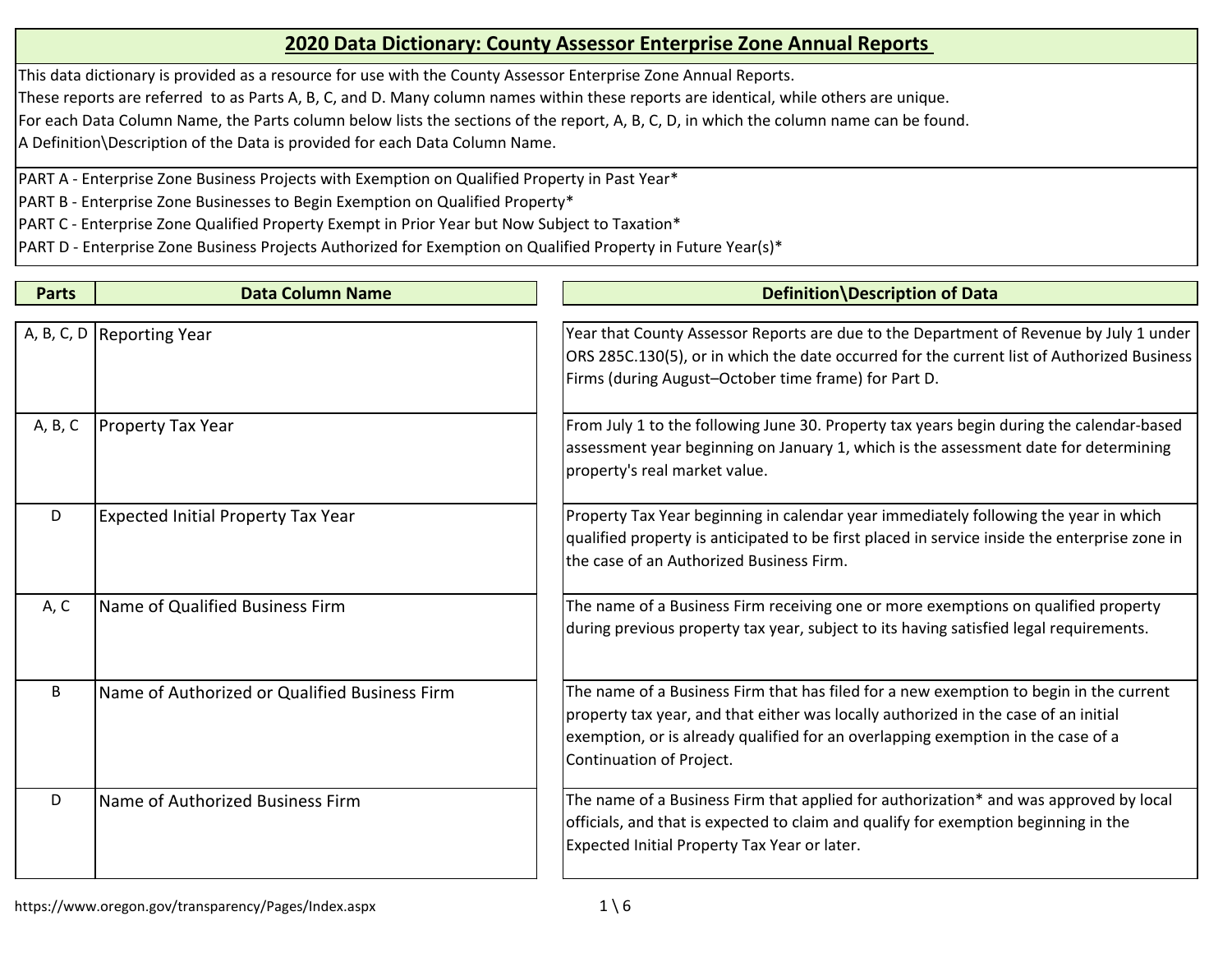This data dictionary is provided as a resource for use with the County Assessor Enterprise Zone Annual Reports.

These reports are referred to as Parts A, B, C, and D. Many column names within these reports are identical, while others are unique.

For each Data Column Name, the Parts column below lists the sections of the report, A, B, C, D, in which the column name can be found.

A Definition\Description of the Data is provided for each Data Column Name.

PART A - Enterprise Zone Business Projects with Exemption on Qualified Property in Past Year\*

PART B - Enterprise Zone Businesses to Begin Exemption on Qualified Property\*

PART C - Enterprise Zone Qualified Property Exempt in Prior Year but Now Subject to Taxation\*

| <b>Parts</b> | <b>Data Column Name</b>                                         | Definition Description of Data                                                                                                                                                                                                                                                                                                                                                                                                              |
|--------------|-----------------------------------------------------------------|---------------------------------------------------------------------------------------------------------------------------------------------------------------------------------------------------------------------------------------------------------------------------------------------------------------------------------------------------------------------------------------------------------------------------------------------|
| A, B, C, D   | Oregon County                                                   | The name of county in which the Business Firm is or will be located, as well as qualified<br>property subject to exemption. Oregon has 36 counties, which are principally responsible<br>for administering property taxes.                                                                                                                                                                                                                  |
| A, B, D      | <b>Enterprise Zone Name</b>                                     | The name of the Enterprise Zone in which the Business Firm and its qualified property<br>subject to exemption are or will be located. Local or tribal governments sponsor each<br>zone and establish its boundary.                                                                                                                                                                                                                          |
| A, C         | Year(s) Exemption(s) Began<br>or First Year of Exemption Period | Year when period of exemption on qualified property began, subject to the Business<br>Firm's having sufficient employment in first filing exemption claim.** It directly follows<br>the year during which property was placed in service (first became operational) inside the<br>enterprise zone. Exemptions on different property at one location may begin over as<br>many as three successive years pursuant to a single authorization. |
| A, B, C, D   | <b>Exemption Period (Years)</b>                                 | Number of consecutive years in which the Business Firm's qualified property was, is or<br>will be exempt. It is typically three or five years in total, as determined with local<br>authorization.                                                                                                                                                                                                                                          |
| A            | Assessed Value of Exempt Property                               | Approximation of taxable value of qualified property of the Business Firm that was<br>exempt in previous property tax year. This is the value on which taxes would otherwise<br>have been levied, and it may be less than the property's real market value.                                                                                                                                                                                 |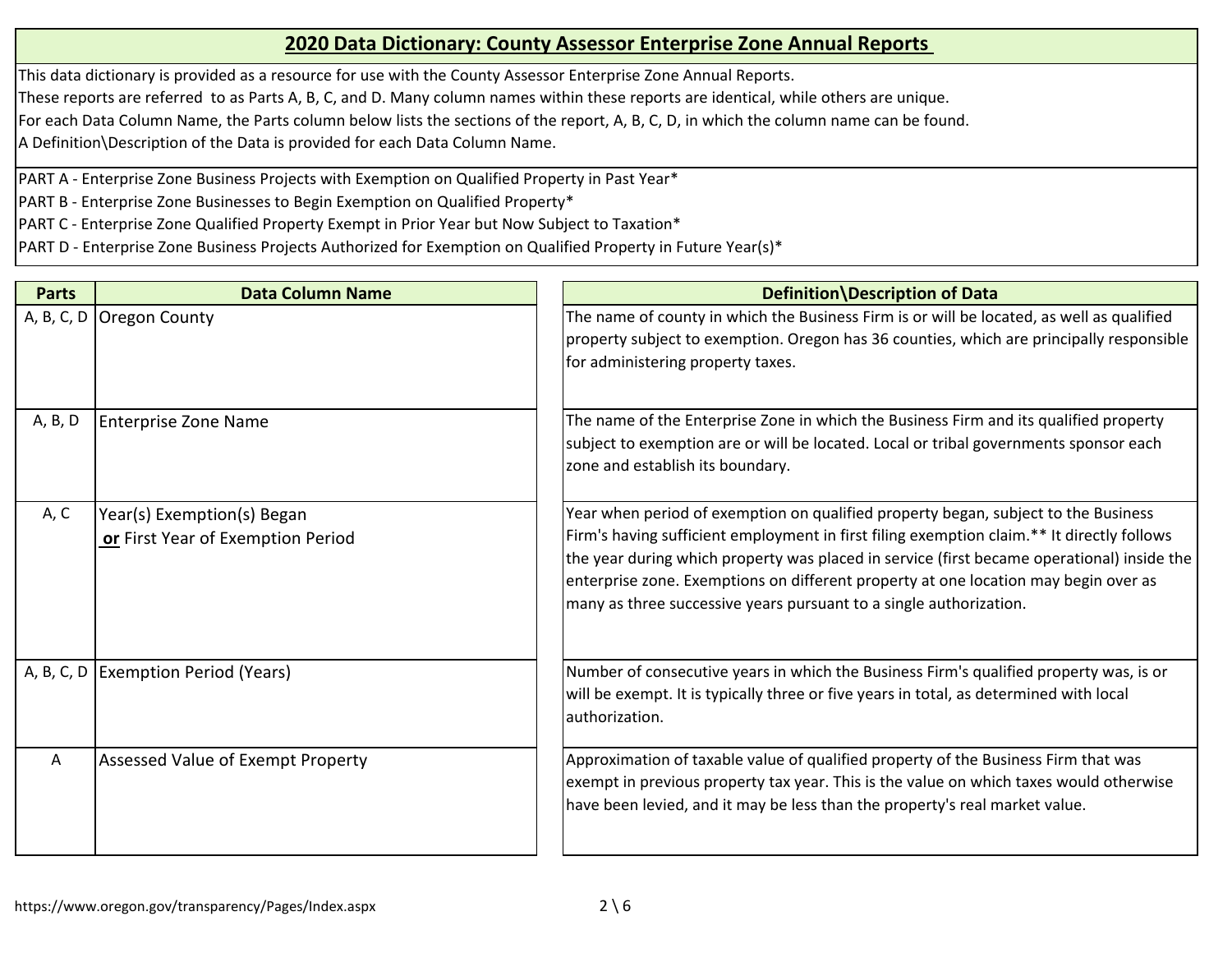This data dictionary is provided as a resource for use with the County Assessor Enterprise Zone Annual Reports.

These reports are referred to as Parts A, B, C, and D. Many column names within these reports are identical, while others are unique.

For each Data Column Name, the Parts column below lists the sections of the report, A, B, C, D, in which the column name can be found.

A Definition\Description of the Data is provided for each Data Column Name.

PART A - Enterprise Zone Business Projects with Exemption on Qualified Property in Past Year\*

PART B - Enterprise Zone Businesses to Begin Exemption on Qualified Property\*

PART C - Enterprise Zone Qualified Property Exempt in Prior Year but Now Subject to Taxation\*

| <b>Parts</b> | <b>Data Column Name</b>                                                    | Definition Description of Data                                                                                                                                                                                                                                                                                     |
|--------------|----------------------------------------------------------------------------|--------------------------------------------------------------------------------------------------------------------------------------------------------------------------------------------------------------------------------------------------------------------------------------------------------------------|
| A            | <b>Property Taxes Abated</b>                                               | Estimated amount of taxes to have been imposed if the qualified property of the Business<br>Firm were not exempt.                                                                                                                                                                                                  |
| A            | Approximate Cost of Related Investment(s) in 2017 &<br>2018, as applicable | The total amount spent on property placed in service in one or both of those years, on<br>which Business Firm sought to claim exemption that began in the 2018-19 or 2019-20<br>property tax years.                                                                                                                |
| B            | Approximate Cost of Investment in 2019                                     | Total amount spent on property that year, for which Business Firm is seeking exemption<br>in current property tax year.                                                                                                                                                                                            |
| B            | Continuation of Project?                                                   | It is in the affirmative (YES) if the Business Firm is claiming exemption on property<br>pursuant to the same authorization as a prior exemption in Part A.                                                                                                                                                        |
| $\mathsf{C}$ | Assessed Value of Exempt Property in Preceding Year                        | Approximation of taxable value of qualified property of the Business Firm that was<br>exempt in previous property tax year in an enterprise zone in that county.                                                                                                                                                   |
| $\mathsf{C}$ | Estimated Assessed Value for Taxation in Current Year                      | Attempt to forecast the taxable value, on which taxes will be levied in the current<br>Property Tax Year, for formerly exempt qualified property of the Business Firm. [Though<br>called for under ORS 285C.130(5), many counties are unable to meaningfully adjust value<br>for coming year due to timing issues] |
| $\mathsf{C}$ | <b>Estimated Property Taxes to Be Imposed</b>                              | Approximate amount of taxes to be imposed and presumably collected in the current<br>Property Tax Year on formerly exempt property of the Business Firm in an enterprise<br>zone in that county.                                                                                                                   |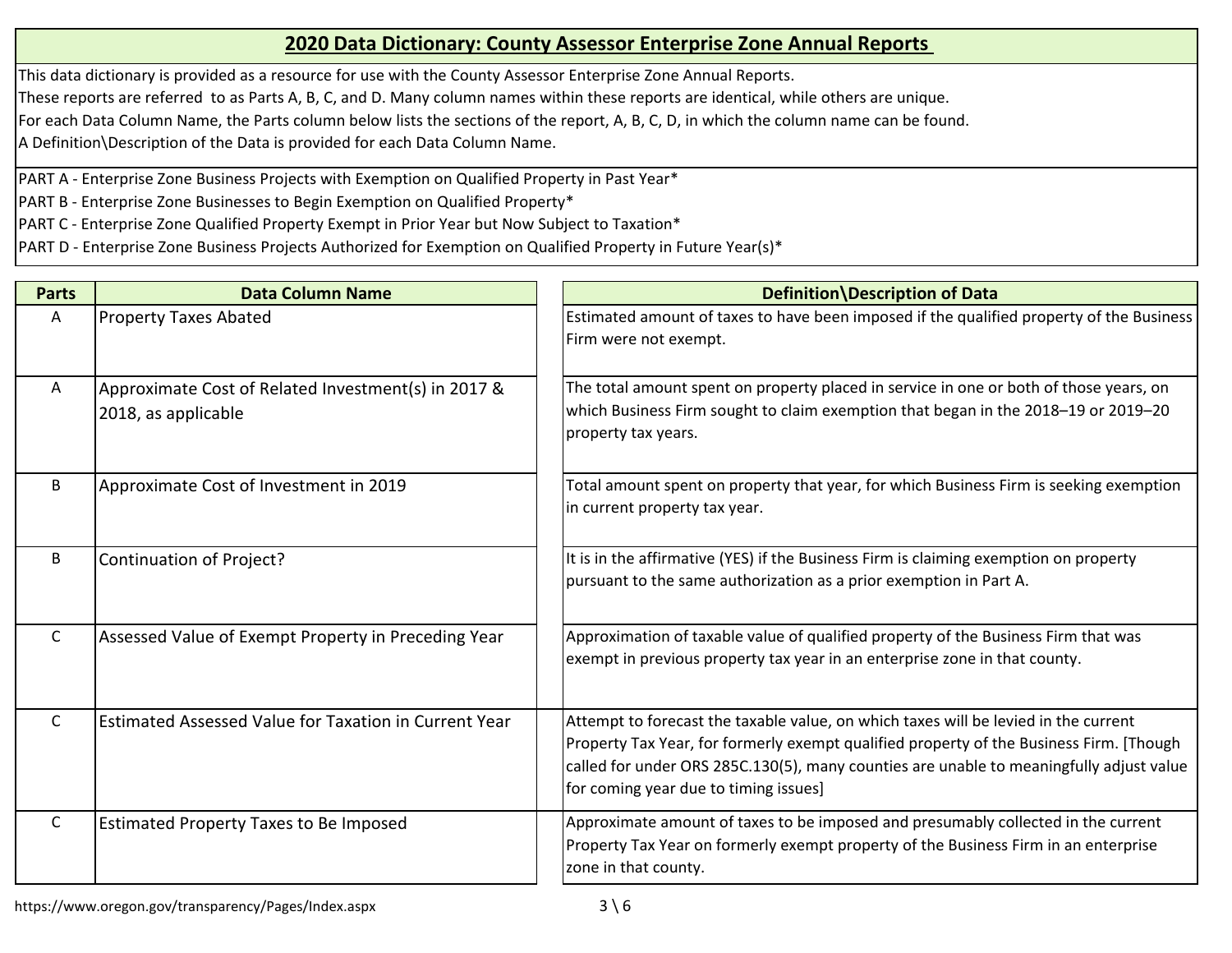This data dictionary is provided as a resource for use with the County Assessor Enterprise Zone Annual Reports.

These reports are referred to as Parts A, B, C, and D. Many column names within these reports are identical, while others are unique.

For each Data Column Name, the Parts column below lists the sections of the report, A, B, C, D, in which the column name can be found.

A Definition\Description of the Data is provided for each Data Column Name.

PART A - Enterprise Zone Business Projects with Exemption on Qualified Property in Past Year\*

PART B - Enterprise Zone Businesses to Begin Exemption on Qualified Property\*

PART C - Enterprise Zone Qualified Property Exempt in Prior Year but Now Subject to Taxation\*

| <b>Parts</b> | <b>Data Column Name</b>                                             | Definition Description of Data                                                                                                                                                                                                                                                                                                                                                                                                               |
|--------------|---------------------------------------------------------------------|----------------------------------------------------------------------------------------------------------------------------------------------------------------------------------------------------------------------------------------------------------------------------------------------------------------------------------------------------------------------------------------------------------------------------------------------|
| D            | Application Date (local submission)                                 | When local zone manager received Business Firm's authorization application,* before<br>physical work commenced to construct, modify or install qualified property. The existing<br>level of employment, on which required increase is based, is the annual average number<br>of firm employees over the 12 months preceding this date.                                                                                                       |
| D            | Authorization Date (local approval)                                 | When local zone manager and county assessor's office authorized the Business Firm by<br>having approved its application,* subject principally to the eligibility of the firm's<br>(proposed) operations and the firm's commitment to increase employment.                                                                                                                                                                                    |
| D            | Does Firm Have Other Recent Project?                                | It is in the affirmative (YES) if the Business Firm is known to be already receiving or<br>claiming an exemption listed in Part A or Part B pursuant to another authorization.                                                                                                                                                                                                                                                               |
| D            | Estimated Cost of Investment in Qualified Property                  | Total amount from authorization application that Business Firm anticipates spending on<br>qualified property, on which it would claim exemption. Though sometimes exactly right,<br>such estimates often differ greatly from actual investment costs.                                                                                                                                                                                        |
| A, B, D      | New Jobs of Firm in Zone<br>or Anticipated New Jobs of Firm in Zone | Number of employees of the Business Firm as reported in exemption claim form,** who<br>are in addition to existing employees, or that the firm (often conservatively) expects to<br>hire when applying for authorization.* Employees are persons in a full-time, year-round<br>job, who are engaged in eligible activities, anywhere in the enterprise zone (and at any<br>nearby site from which operations are transferred into the zone). |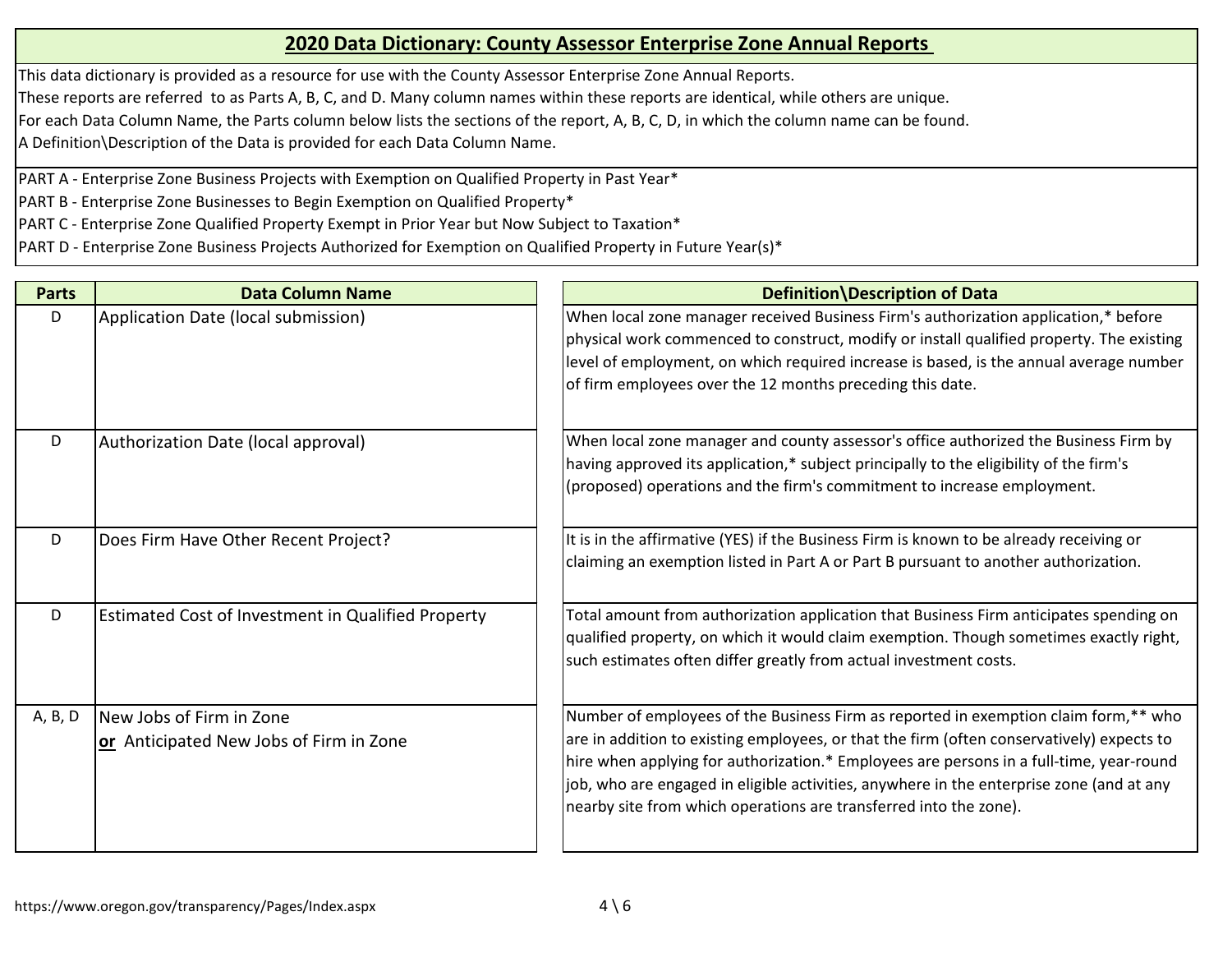This data dictionary is provided as a resource for use with the County Assessor Enterprise Zone Annual Reports.

These reports are referred to as Parts A, B, C, and D. Many column names within these reports are identical, while others are unique.

For each Data Column Name, the Parts column below lists the sections of the report, A, B, C, D, in which the column name can be found.

A Definition\Description of the Data is provided for each Data Column Name.

PART A - Enterprise Zone Business Projects with Exemption on Qualified Property in Past Year\*

PART B - Enterprise Zone Businesses to Begin Exemption on Qualified Property\*

PART C - Enterprise Zone Qualified Property Exempt in Prior Year but Now Subject to Taxation\*

| <b>Parts</b> | <b>Data Column Name</b>                           | Definition Description of Data                                                                                                                                                                                                                                                                                                                                                                                                                                            |
|--------------|---------------------------------------------------|---------------------------------------------------------------------------------------------------------------------------------------------------------------------------------------------------------------------------------------------------------------------------------------------------------------------------------------------------------------------------------------------------------------------------------------------------------------------------|
| D            | Firm's Existing Number of Employees               | Annual average number of employees of the Business Firm over the 12 months preceding<br>the Application Date for authorization.*                                                                                                                                                                                                                                                                                                                                          |
| A, B         | Firm's Total Number of Employees in Zone          | Annual average number of employees of the Business Firm in the previous calendar year,<br>or simply the number of employees on the date of an initial filing in Part B, as reported in<br>exemption claim.** This number normally needs to be the greater of at least 110% or one<br>job more than the firm's existing number of employees from the authorization<br>application.                                                                                         |
| A            | <b>Notes for Job Numbers</b>                      | As applicable, reason for why:<br>. employment figures are blank if reported in Part B with a Continuation of Project or<br>with another project by the same Business Firm in the same enterprise zone, or<br>• the number of New Jobs of Firm in Zone might not meet the normally required increase<br>of at least one job or 10%, as allowed either by a Waiver or by the firm's paying the zone<br>sponsor an amount equal to that year's abated taxes (allowed once). |
| B, D         | Has Local Zone Sponsor Waived Hiring Requirement? | It is in the affirmative (YES) if local government(s) that sponsor the enterprise zone are<br>known to have approved a Waiver for the Business Firm at the time of authorization.                                                                                                                                                                                                                                                                                         |